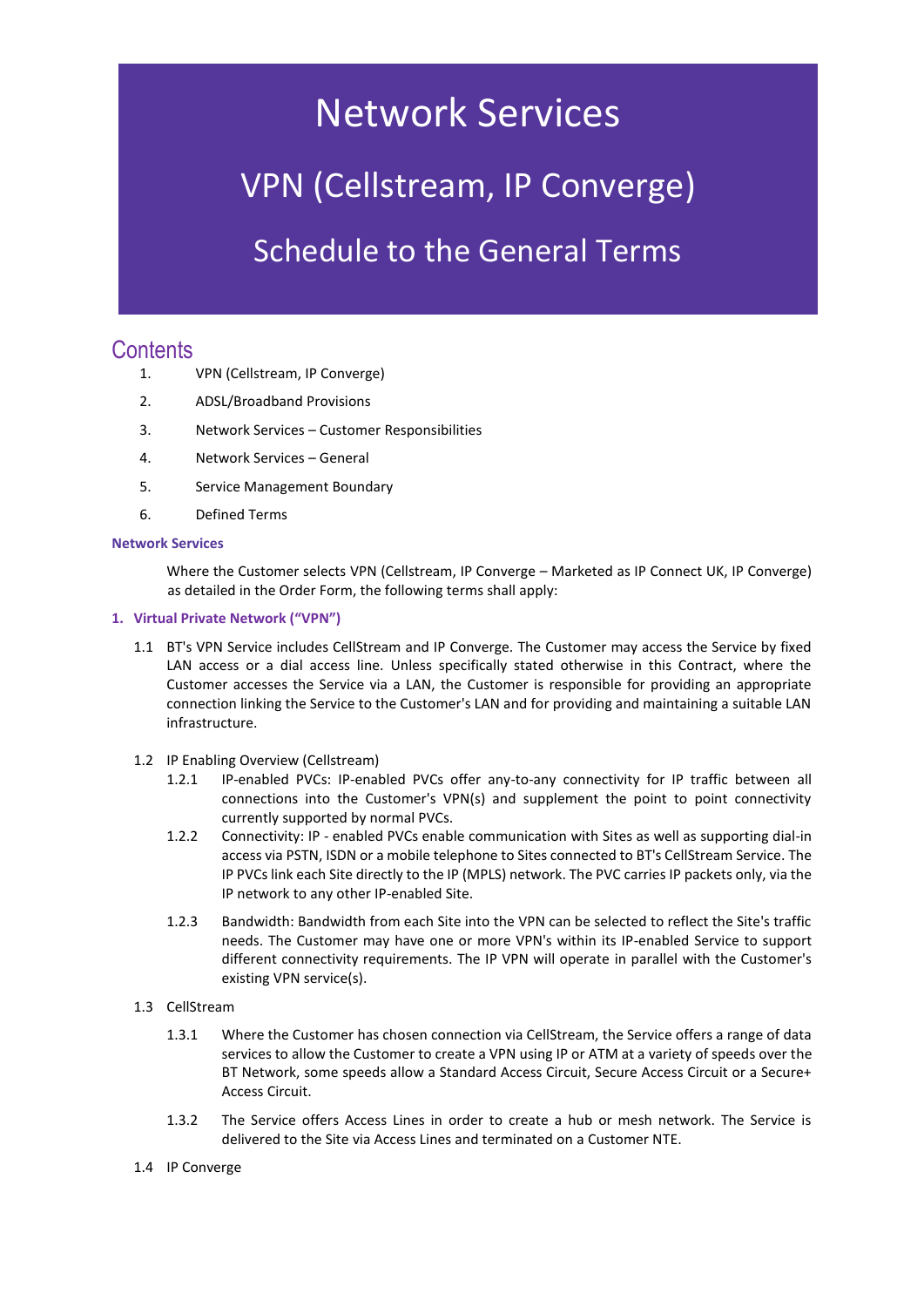

#### 1.4.1 General

- a) Where the Customer has chosen connection via IP Converge, the Service offers a range of data services to allow Customers with IP connectivity between two or more sites to create a VPN at a variety of speeds over the BT Network. The Service offers Access Lines in order to create a hub or mesh network. The Service is delivered to the Site via Access Lines and terminates on a Customer NTE. Internet access can also be provided if required, at an additional charge.
- b) The Service is offered as a bundled Service. All IP Converge options include network access and predefined CPE terminating on a Managed Router or switch (BT Equipment).
- c) IP Converge Access and Flex options also includes as standard Project Management with BT Desk Based Project Manager, Business Premium Care, Rapid Fault Diagnostics or Standard Incident Management, Proactive Alarm Monitoring, Archive and Restore, bronze reporting and Service Level Agreement Options of On Time Delivery Service Level, Service Availability & Restoration Service Level - Tier 1 and Core Network Performance Service Level.
- d) EFM Services also include as standard; Project Management with BT Desk Based Project Manager, Business Premium Care, Rapid Fault Diagnostics or Standard or Enhanced Incident Management , Archive and Restore and Service Level Agreement Options of On Time Delivery Service Level, Service Availability & Restoration Service Level - Tier 1 and Core Network Performance Service Level.
- e) ADSL Connect Services also include as standard: Project Management with BT Desk Based Project Manager, Standardcare or Business Care, Rapid Fault Diagnostics or Standard ADSL Incident Management and Archive and Restore. ADSL Connect Services are available at an additional charge with Proactive Alarm Monitoring 15mins.
- f) Super-fast Standard, Super-fast Premium and Super-fast Backup include as standard; Project Management with Desk Based Project Manager, the Maintenance option described for each Super-fast service , Rapid Fault Diagnostics or Standard or Enhanced Incident Management and Archive and Restore. Super-fast is available at an additional charge with Proactive Alarm Monitoring every 15mins.
- g) IP Converge is available at an additional charge with the DSCP Class of Service Model.
- h) The Service includes a configuration service whereby BT will archive Configuration Files and carry out configuration restoration in the event of a network failure. BT will also upgrade Software when it believes that Software upgrades are operationally necessary.
- i) Where the Customer has chosen IP Converge as part of a WAN network IP Converge Discounts will apply to rental charges as outlined in the IP Converge discount table in the Order Form. The IP Converge discount table will specify the eligible spend and achieved discount as applicable at the commencement date of the Contract, however these will be subject to change in the event that Sites are terminated or additional Sites are added. Further details on this discount scheme can be obtained from your account manager.
- j) IP Converge is available at an additional charge with the Managed MPLS Extranet Service.
- 1.4.2 IP Converge Access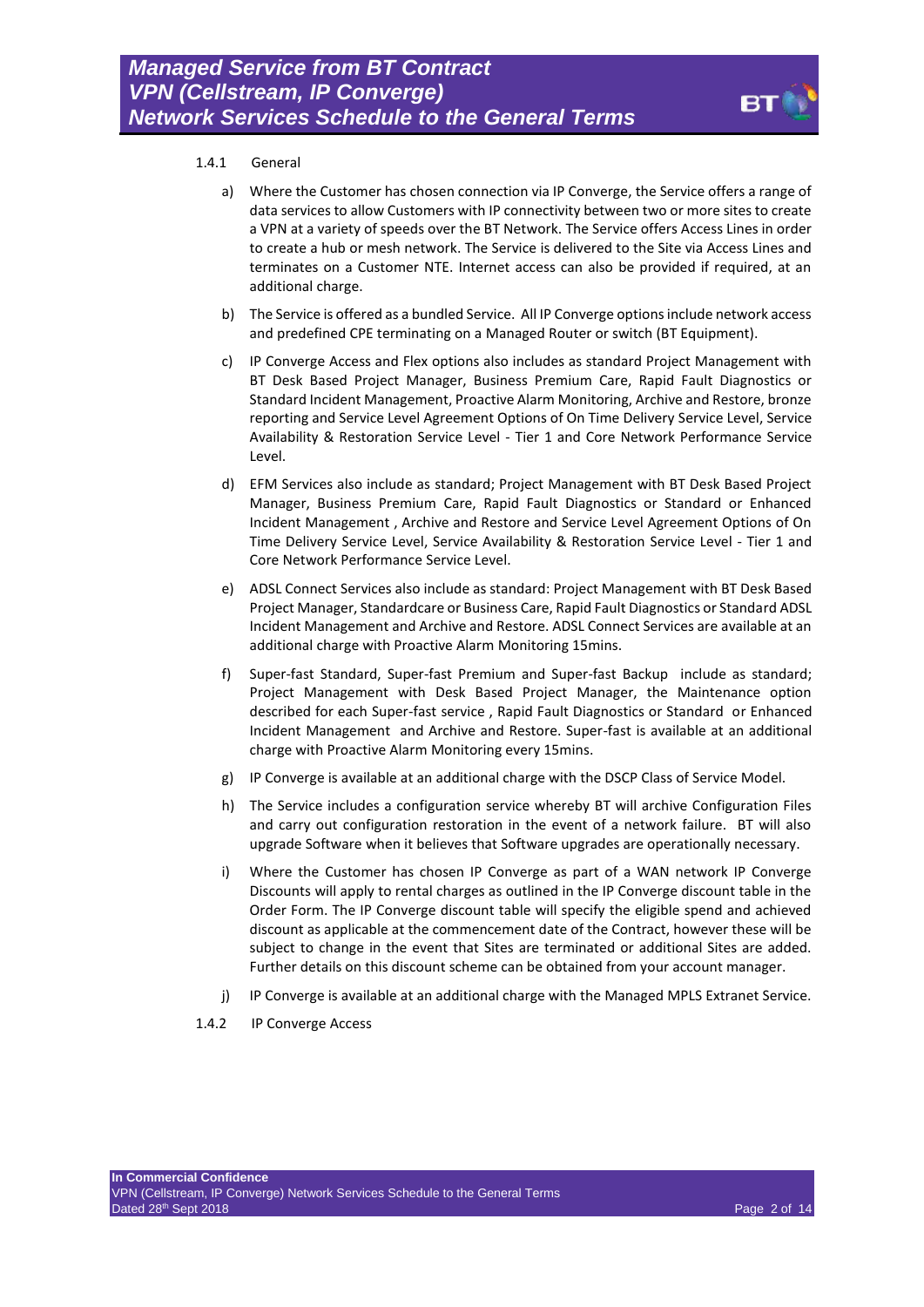- a) The Service offers copper and fibre delivered fixed link Access Lines supporting a range of access speeds from 64k to 155Mbps in order to create a hub or mesh network, some speeds allow a Secure Access Circuit or a Secure+ Access Circuit. The Service will be configured and designed in accordance with the design summary that is prepared between BT and the Customer and is delivered to Site by the fixed links that are terminated on CPE. Fixed Access Lines are delivered via a BT access circuit and presented to the Customer via a BT maintained NTE device via one (or more) LAN presentations on the Customer Site. One NTE will be provided for each fixed link connection to the Service.
- 1.4.3 BT Supplied Internet Access
	- a) Where the Customer has chosen BT to provide Internet access, the Service will be provided by the BTnet Internet Access product which provides connectivity to the Internet with an access circuit, internet port and router at a variety of speeds.
	- b) There are two options available, both of which can be provided via network terminating equipment, which is BT Equipment, at the Customer Site:
		- i) BTnet Standard is an entry level Internet access service available in two sizes of access bearer. The Customer can select the size of access bearer and then select Internet bandwidth requirement within the chosen access bearer. The Customer can then increase or decrease the Internet bandwidth within the bounds of their access type; and
		- ii) BTnet Premium is a premium Internet access service available with a range of various size access bearers. The Customer can select the size of access bearer and then select Internet bandwidth requirement within the chosen access bearer. The Customer can then increase or decrease the Internet bandwidth within the bounds of their access type.
- 1.4.4 IP Converge Flex
	- a) IP Converge 2M Flex, 10M Flex, 100M Flex, 1000M Flex and 10000 Flex are access variants to the IP Converge Service.

The Service offers the following bandwidth speeds:

- i) 2M Flex offering bandwidth from 265Kbps through to 1984Kbps in 64Kbps increments;
- ii) 10M Flex offering bandwidth from 2Mbps to 10Mbps in 2Mbps increments;
- iii) 100 Flex offering bandwidth from 2Mbps to 10Mbps in 2 Mbps increments and from 10 Mbps to 100 Mbps in 5Mbps and 10Mbps increments;
- iv) 1000M Flex offering bandwidth from 2Mbps to 1000Mbps in 2Mbps, 5Mbps, 10Mbps, 50Mbps and 100Mbps increments; and
- v) 10000M Flex offering bandwidth from 2Mbps to 10000Mbps in 2 Mbps, 5 Mbps, 10 Mbps, 50 Mbps and 100Mbps increments.
- b) IP Converge 2M Flex is supplied with a 2M access bearer to each Site as standard. IP Converge 10M Flex is supplied with a 10M access bearer to each Site as standard. IP Converge 100M Flex is supplied with a 100M access bearer to each Site as standard. However at the time of initial deployment the Customer must specify a given bandwidth rate for each Site to which the Service will be limited.
- c) The relevant pre-defined BT maintained NTE device will be supplied according to the Flex bandwidth selected by the Customer.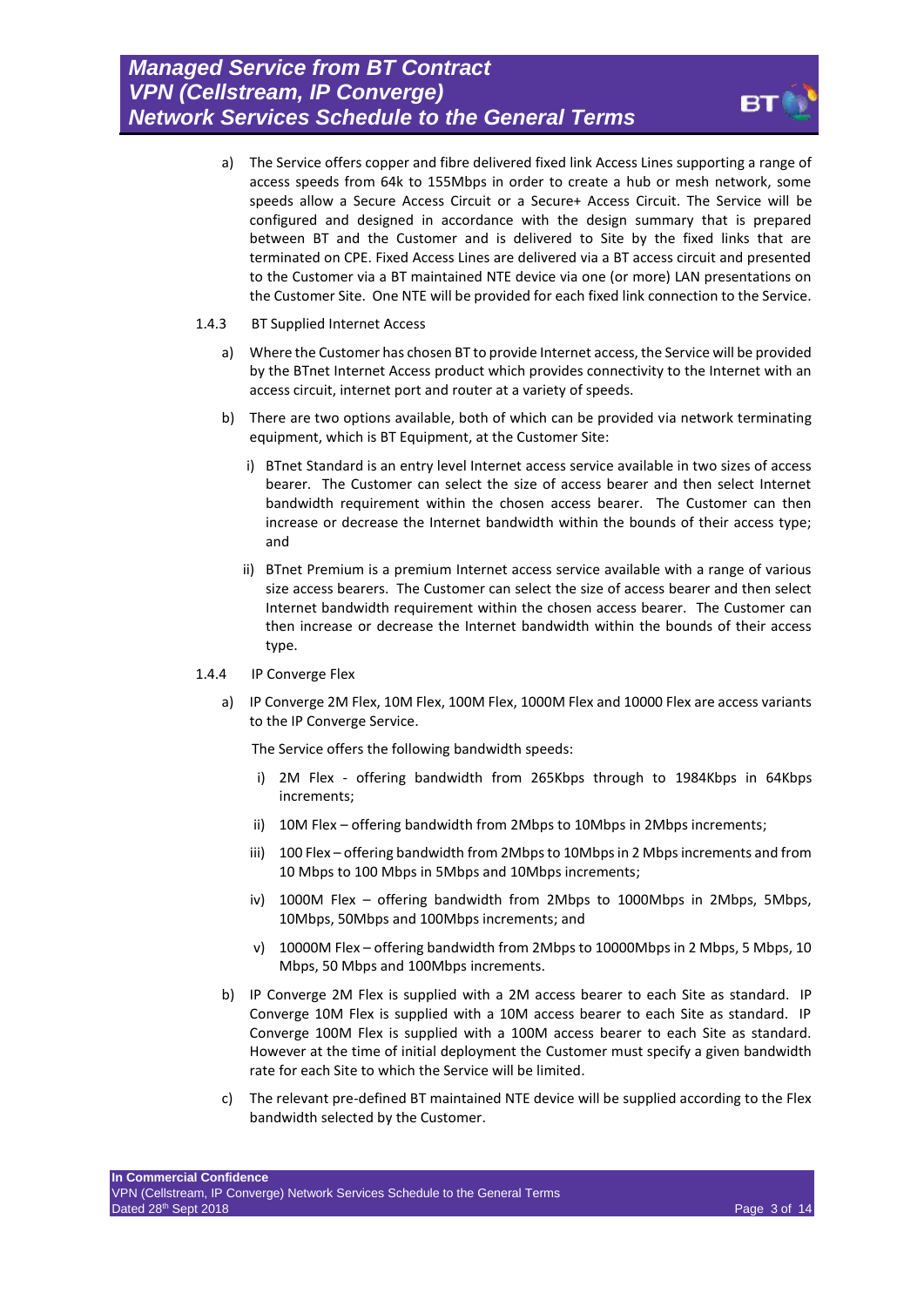

- d) 10M Flex, 100M Flex and, 1000M Flex can be provided as a Local Flex access variant provided the Customer Site is served by a BT Exchange which has a co-located PoP.
- e) IP Converge 2M Flex is offered as Standard Access Circuit or Secure + Access Circuit. , 10M Flex, 100M Flex and 1000M Flex are offered as a Standard Access Circuit, Secure Access Circuit, or Secure+ Access Circuit.
- f) IP Converge Flex Services support the DSCP Class of Service Model. However, the initial set up of CoS bandwidth and its subsequent management over Flex re-grades means that CoS bandwidth and Flex access bandwidth must be managed simultaneously by the Customer.
- g) The Customer may upgrade the bandwidth within the Minimum Period, subject to the charges advised by BT from time to time.
- h) The pricing for an increase in bandwidth will equate to the equivalent annual rental charge for the higher rate. Therefore a Customer Site at any contracted rate can boost its bandwidth for a minimum period of thirty days, for the equivalent of 30/365 of the annual rental at the higher rate. No further connection charge or one-off charge will be applied if the work takes place during Business Hours, additional charges will apply for work at the Customer's request outside of Business Hours. The change will be permanent and the increased annual rental charge will subsequently be applied for that Access Line.
- i) The Customer must place a re-grade order if they wish to revert to the original bandwidth or for further changes; for 1000m Flex a re-grade or downgrade of bandwidth below the original contracted bandwidth is not possible within the first twelve months of Service.
- j) The Customer may make a bandwidth re-grade request during Business Hours.
- k) Where a bandwidth request is received on a Business Day, BT will try and complete the work within ten Business Days of the request being placed, but all dates are estimates and BT will not be liable for failure to meet proposed completion dates.
- l) The Customer may increase bandwidth up to a maximum of 1984K in steps of 64kb/s for 2M, 2M increments for 10M Flex and 2M increments up to 10M and 10M increments for 100M Flex, for a single request; For 1000M Flex, upgrades must be to one of the stated bandwidth levels. (2-100 in 2 Mbps, 5 Mbps and 10Mbit/s increments, 100-500 in 50Mbit/s increments & 500-1000Mbit/s in 100Mbit/s increments); and for 10000M Flex, upgrades must be to one of the stated bandwidth levels. (2-100 in 2 Mbps, 5 Mbps and 10Mbit/s increments, 100-500 in 50Mbit/s increments, 500-2500Mbit/s in 100Mbit/s increments).
- m) A Customer request for a bandwidth re-grade of more than 10Mbits/s will be treated as a project and will not be subject to the standard lead time for the Service. BT will consider the capacity available and negotiate a mutually acceptable date for completion with the Customer.
- n) Where resilience options are implemented, the access rates and CoS parameters will be the same on both legs of the resilient access. Also both legs of Secure+ Access Circuit accesses will be flexed together at the same access rates.
- o) Flexes in Bandwidth may cause changes in CoS. Customers must indicate the amount of Voice Class (EF) bandwidth, Assured Forwarding Class (AF) percentage, If the Voice Class bandwidth or Assured Forwarding Class percentage or both are different from that which had been previously been configured, then BT will raise additional charges for any modifications required to CoS.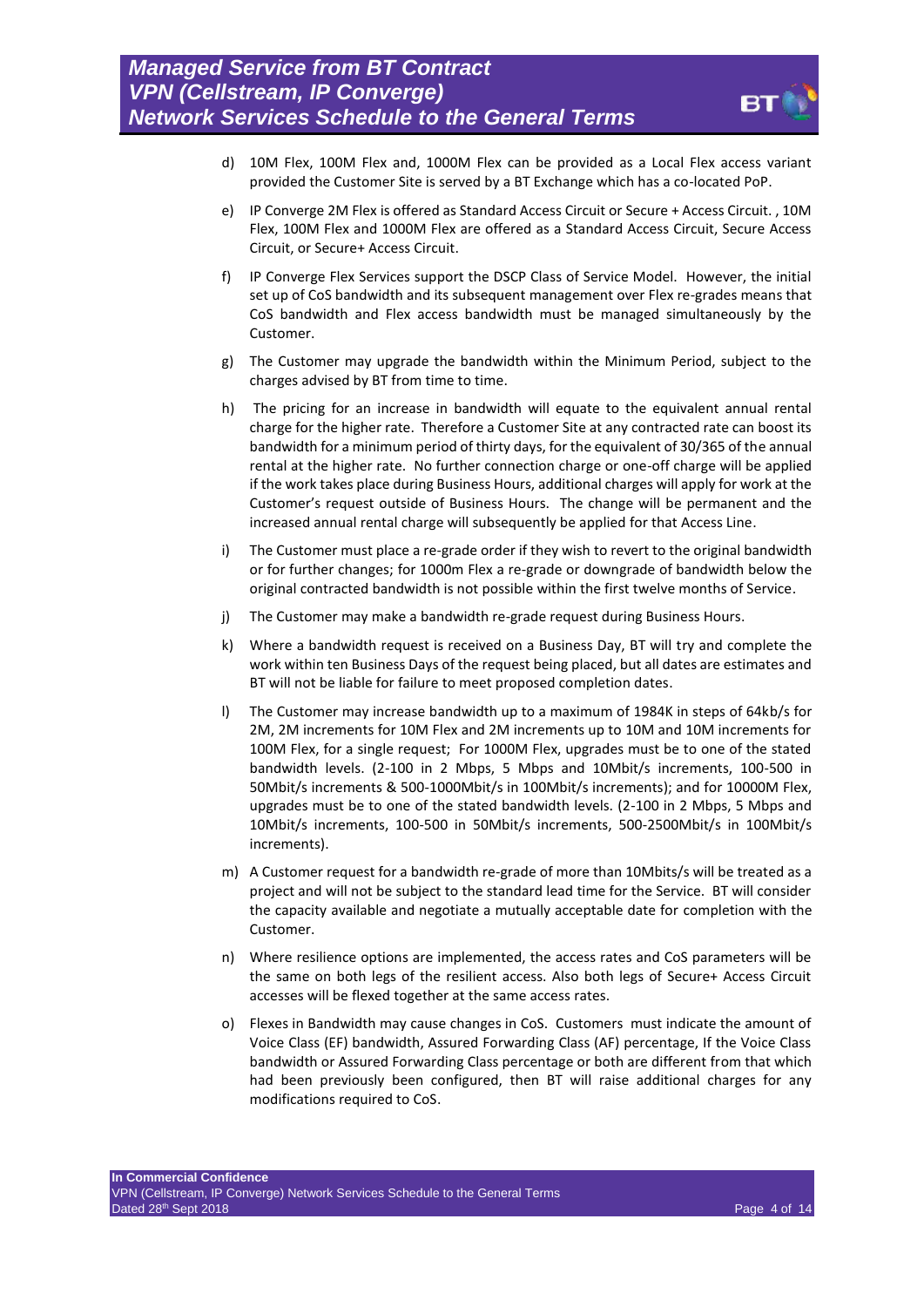

- p) The ability to upgrade is determined by the choice of CPE. BT recommends that a router which has the capability to support the full bandwidth speed is deployed on the circuits to ensure that the Flex capability is maintained.
- q) Where the router deployed does not have the capability to support the full bandwidth speed then it is the Customers responsibility to ensure that bandwidth requests do not exceed the capacity of the router used. It is the Customers responsibility to validate all Customer requests to ensure CPE compliance. Where the CPE is not compliant, BT will treat this as standard change request that will then be subject to standard lead-times, technical design and pricing. A one off connection Charge will apply in addition to the rental Charge for the new bandwidth where a router has to be changed to support a higher bandwidth re-grade.
- r) Service down-time may be experienced during the Flex of the access. This will not count towards aggregate down time for the purpose of claiming service credits under the Service Availability & Restoration SLA.
- s) For upgrades a re-grade order will be necessary.
- t) To upgrade resilience options on 10M, 100M, 1000M or 10000 Flex Local access variants, a re-grade order will be necessary.
- u) For upgrades from 10M to 100M (up to 15M CDR) a re-grade order will be necessary, for upgrade from 10M to 100M CDR above 15M a re-grade order will be necessary and a router change will be necessary.
- v) Pricing for IP Converge 10M, 100M, 1000M and 10000 Flex is based on distance, any distance calculation will be based on the nearest POP to the Customer's Site. The Service is provided on a fixed rental basis. Where the fixed rental charge has a charge band, determined by the nearest POP to the Customer's Site, IP Converge (Zonal) discount will only apply to the Port element of the rental charge. Where standard delivery is not available BT may offer a bespoke delivery service subject to survey and charges may differ from standard pricing. Also UDS (Zonal) discount will only apply to the Port element of the rental charge.
- w) IP Converge discounts will apply.
- 1.4.5 IP Converge EFM
	- a) IP Converge EFM is an access variant to the IP Converge Service and offers bandwidth speeds between 2Mbps and 30Mbps. EFM access includes pre-defined CPE as standard.
	- b) IP Converge EFM is offered as a Standard Access Circuit only.
	- c) IP Converge EFM can be provided if the Customer Site is served by an EFM enabled BT Exchange although the maximum port speed supported will be dependent upon the capacity between a Customer's Site and the EFM enabled BT Exchange.
	- d) IP Converge EFM requests may be subject to survey. If the survey indicates that the supply of Service is not technically feasible, or if other circumstances beyond BT's control prevent BT from accepting the Customer's Order, the Customer will be notified of the reasons for the rejection.
	- e) Flexing of bandwidth is not permitted where there are enough copper pairs available to enable the new required Committed Data Rate (CDR). IP Converge EFM Services installed prior to 12th December 2011 cannot be flexed beyond 10M/bits CDR and any upgrades to higher speeds will require a cease and re-provide order. IP Converge EFM Services installed after the 12th December 2011 can be flexed up to the full 30M/bit CDR.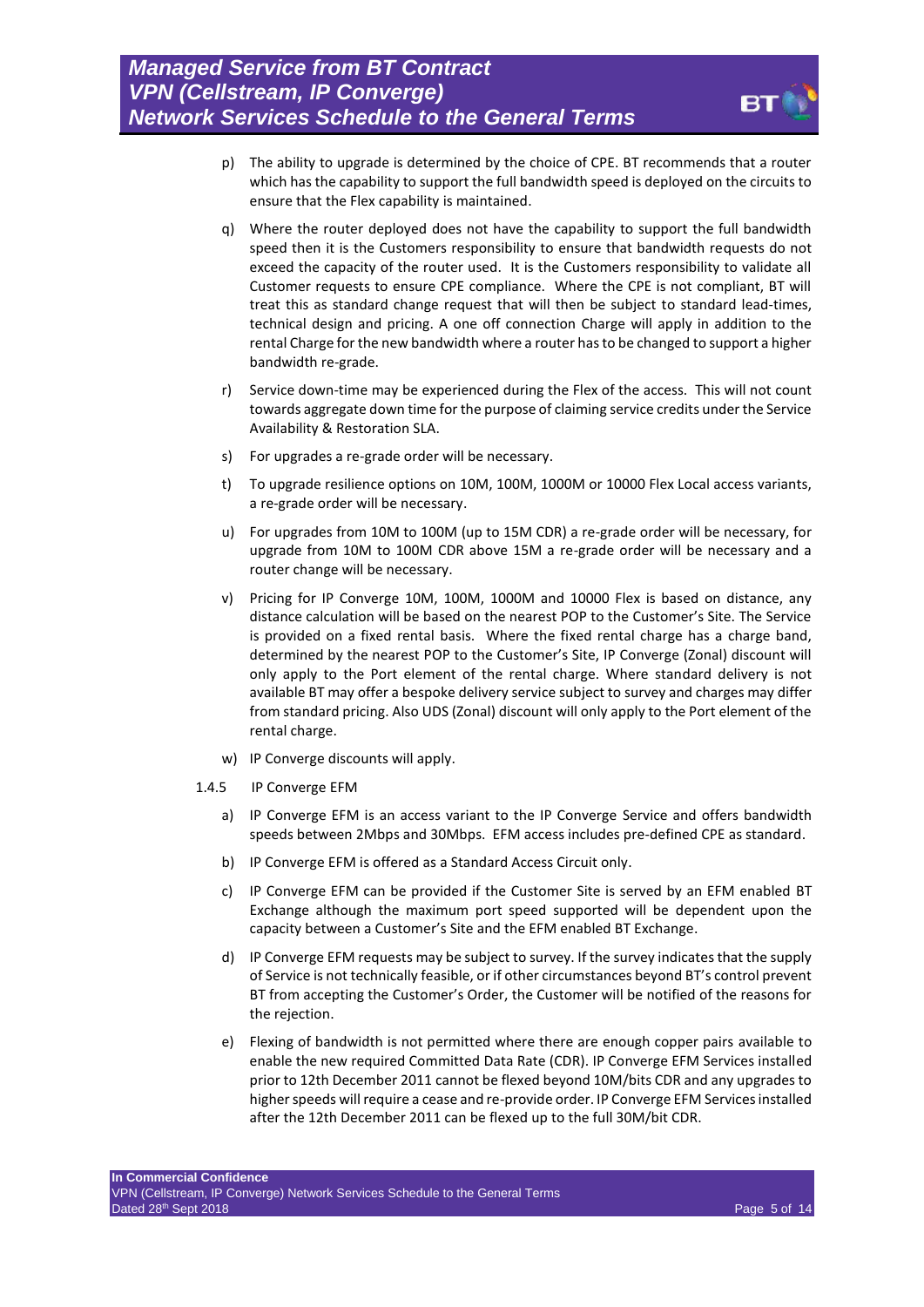

- f) To upgrade from IP Converge EFM to any other Service a cease and re-provide order will be necessary.
- g) The Customer must place a re-grade order to increase the original bandwidth.
- h) IP Converge EFM is available at an additional charge with the DSCP Class of Service Model.
- i) Pricing for IP Converge EFM is based on bandwidth, not on the distance between the BT serving exchange and Customer Site.
- j) Where the Service is delivered over 20CN (20th Century Network) and provided on a fixed rental basis, discounts do not apply to IP Converge EFM but IP Converge EFM rental charges will contribute to the overall spend which determines the discount level for Services eligible for UDS discounts.
- k) Where the Service is delivered over 21CN (21st Century Network) and provided on a fixed rental basis discounts do apply. Where the fixed rental charge is associated with a charge band, determined by the nearest POP to the Customer's Site, UDS (Zonal) discount will apply to the port element of the rental charge only.
- l) At the time of initial deployment the Customer must specify a given bandwidth rate for each Site to which the Service will be limited.
- m) The ability to upgrade the bandwidth of IP Converge EFM is determined by the choice of CPE. BT recommends that a router which has the capability to support the full 30M throughput is deployed on these circuits to ensure that the 10M Flex capability is maintained.
- n) Where the router deployed does not have the capability to support the full 30M throughput then it is the Customers responsibility to ensure that bandwidth requests do not exceed the capacity of the router used. It is the Customers responsibility to validate all Customer requests to ensure CPE compliance. Where the CPE is not compliant, BT will treat this as standard change request that will then be subject to standard lead times, technical design and pricing.
- **1.4.6** IP Converge ADSL Connect
	- a) Where the Customer has chosen ADSL Connect as its access mechanism, the Service offers ADSL based access via rate adaptive broadband technology.
	- b) ADSL Connect Access Lines are presented to the Customer on a BT maintained NTE device via single LAN presentation on the Customer Site. One NTE device will be provided for each ADSL Connect connection. ADSL Connect access is offered as an access circuit only, and should not be used as a gateway access circuit at a gateway or host Site and should not be offered for Auto Fall-back.
	- c) The NTE device requires local mains power directly from a wall mounted socket or an appropriately approved mains extension lead which is the responsibility of the Customer to provide; The Customer must provide a dedicated 240v mains power supply for the broadband router. High currency electrical equipment should not be used on the same mains power supply. In the event that power noise occurs on the mains power supply, the Customer shall be responsible for resolving the power noise issue by using either a mains conditioner or UPS system.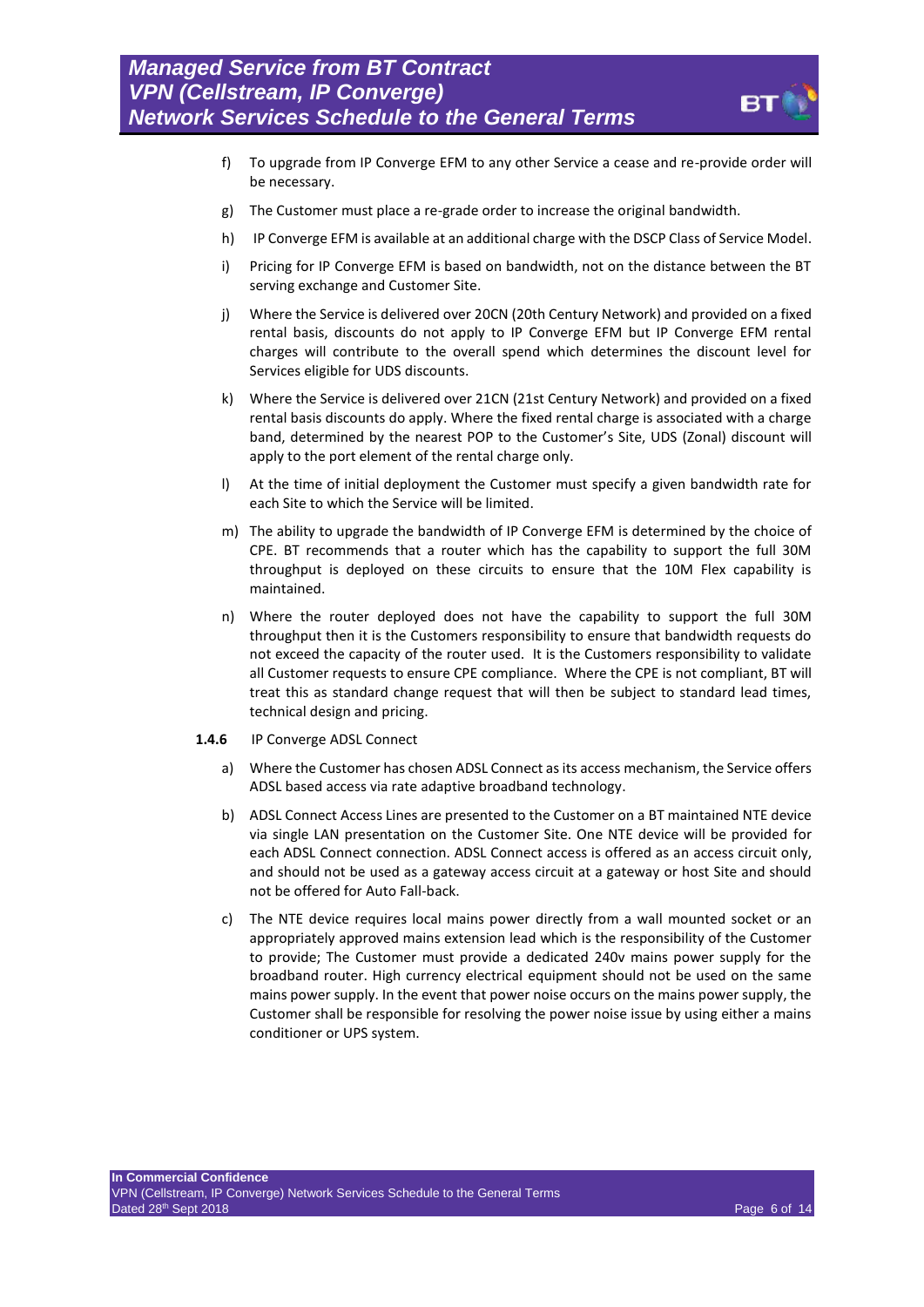- d) ADSL Connect Access Lines use advanced 'Rate Adaptive' broadband technology. This type of technology does not run at fixed speeds. The speed of the Service will be the fastest speed that the Customer's analogue direct exchange line can support. Typically downstream speeds of between 8M -20M may be achieved for ADSL Connect ADSL2+, ADSL Connect Premium, ADSL Connect Back-up and ADSL Connect Plus. Where a Customer has selected the ADSL1 option, downstream speeds will be restricted to up to 8M and upstream speeds will be restricted to up to 832k for ADSL Connect, ADSL Connect Premium, ADSL Connect Back-up and ADSL Connect Plus. Downstream Speeds of between 4M-8M may be achieved for ADSL Connect Max maximum downstream speed is 8Mbit/s and the maximum upstream speed is 832kbit. The Customer acknowledges and accepts that the downstream speeds outlined above are not guaranteed and BT will have no liability to the Customer for failing to reach specific speeds.
- <span id="page-6-0"></span>e) ADSL Connect Access Lines downstream and upstream capabilities will vary depending on various factors which include proximity of the Customer Site to the BT Local Exchange, the length and quality of any internal wiring; the processing speed of the router or modem being used, the speed of the connection between the computer and the router/modem; time of day; levels of congestion on the BT network.
- f) The Customer acknowledges and accepts that the downstream and upstream performance of the Service will vary depending on factors outlined in paragraph [e\).](#page-6-0)
- g) Following provision of the ADSL Connect Service, dynamic line management will occur on the Service to stabilise the line at the most appropriate speed. Dynamic line management may last for up to ten days and may result in short outages (lasting several seconds) of the Service. Short outages as a result of dynamic line management can also occur regularly as part of normal operation of the Service. This does not constitute a service failure. Intermittent service loss can occur up to 3 times in a 24 hour period where the Superstable option has been configured. A service failure is a continuous loss of Service to the Site. The Customer accepts and acknowledges that such outages will not be deemed as a fault in the Service by BT, and BT will only accept faults in the Service where the Customer experiences a continuous loss of Service.
- h) It may be possible that the ADSL Connect Service cannot be used effectively by the Customer for their specific application. In these rare cases, service settings can be adjusted on request by the Service Desk. This does not constitute a fault. Service speed can be traded off against service stability, error performance and latency. A higher service speed with a higher risk of errors (standard mode) or a lower service speed with a lower risk of errors (super-stable mode) can be set on request.
- i) Where the Customer has ordered an ADSL Connect fixed rate access option these services are not rate adaptive (in the downstream direction). Options available are downstream 0.5Mbit/s, 1Mbit/s and 2Mbit/s. The speed ordered is the speed the Customer can expect to receive. The speed will not change in life and no dynamic line management will occur on the Service. Class of Service is supported on fixed rate access options for ADSL Connect Plus and ADSL Connect Premium.
- j) The terms of paragraph 2 of this Service Schedule shall apply to the IP Converge ADSL Connect Service.
- k) Service Options

The Service offers 5 options:

- i) ADSL Connect (ADSL2+);
- ii) ADSL Connect Plus;
- iii) ADSL Connect Premium;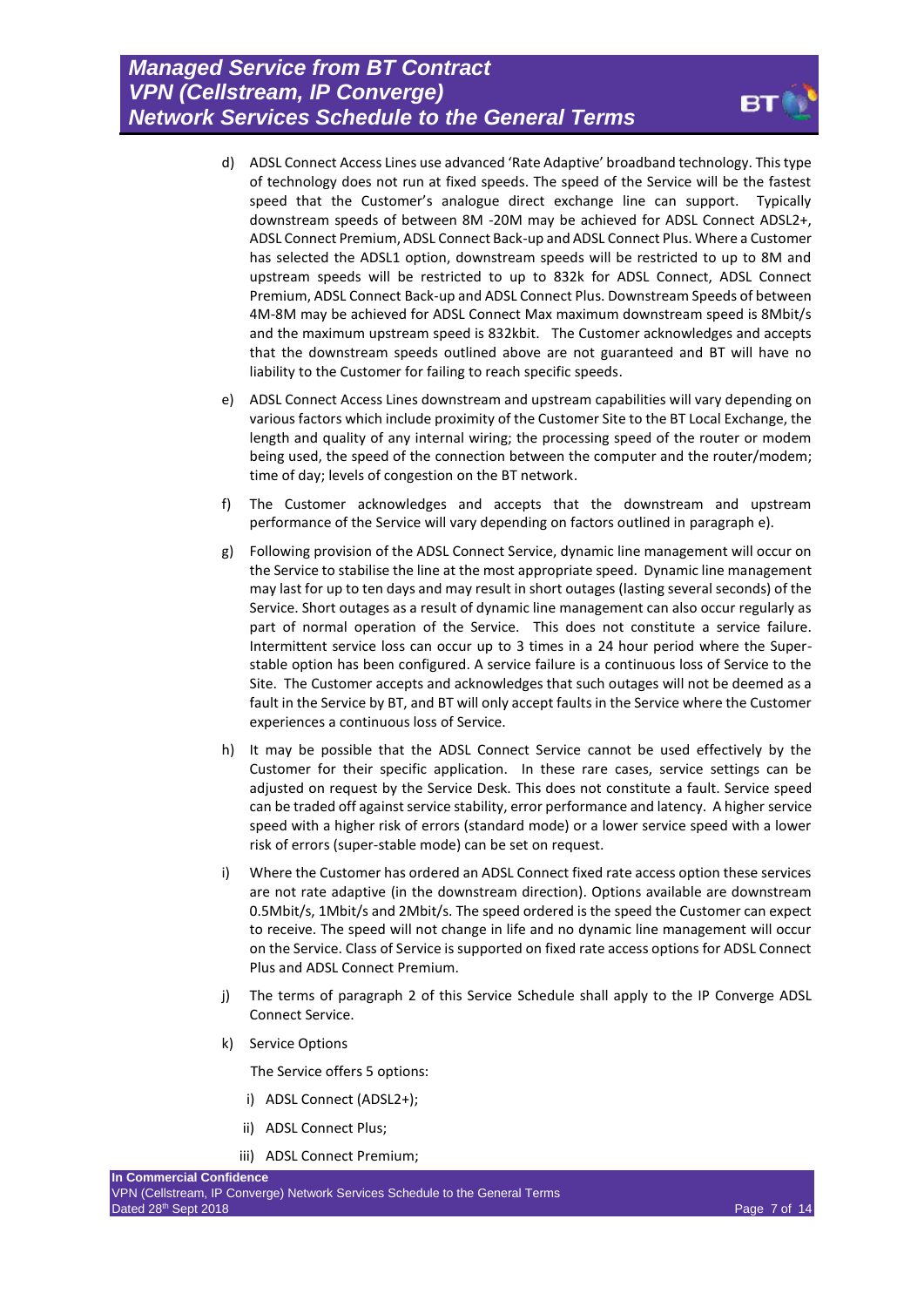

- iv) ADSL Connect Backup; and
- v) ADSL Connect Max.

Each option is an access variant of the ADSL Connect Service and offers ADSL based access via rate adapted broadband technology. The key differences between the options include the different maintenance levels offered, differences around support of Class of Service and eligibility of discounts.

- l) ADSL Connect Backup can only be used as a backup service. ADSL Connect Backup can be used as backup for the following access types only: ADSL Connect ADSL2+, ADSL Connect Premium, ADSL Connect Plus, ADSL Connect Max, Leased Line up to 8M, 10M Flex, 10M Flex Local, EFM and 100M Flex up to 15M. No diversity is guaranteed.
- 1.4.7 IP Converge Super-fast
	- a) The Service provides a broadband based Access Line with maximum download speeds of up to80Mb/s and upload speeds of up to 20Mb/s using FTTC capabilities and a maximum download speeds of up to 100Mb/s and upload speeds of up to 15Mb/s using FTTP.
	- b) The FTTC Service takes Fibre optic cable to the street cabinet (known as the DSLAM), then uses conventional copper-based broadband to the Customer Site. The FTTP Service takes Fibre optic cable all the way to the customer's premises.
	- c) The FTTC Service requires the Customer's line to be capable of supporting 2M/bits of downstream bandwidth. The FTTP Service requires the Customer's line to be capable of supporting 5Mb/s of downstream bandwidth.
	- d) The Service bandwidth offered will depend on the technology available to deliver the Service and the Service option selected by the Customer. FTTC is a rate adaptive service where the speeds may change over time. FTTP is not rate adaptive, the line rate will achieve the ordered value. Customer premises will either be enabled for FTTC or FTTP, never both.
	- e) The FTTC Service does not operate at fixed speeds. The downstream and upstream speeds are not guaranteed and will vary depending on various factors which include:
		- i) proximity of the Customer Site to the BT Local Exchange;
		- ii) the length and quality of any internal wiring;
		- iii) the processing speed of the router or modem being used;
		- iv) the speed of the connection between the computer and the router/modem;
		- v) time of day; and
		- vi) levels of congestion on the BT Network.
	- f) The Customer acknowledges and agrees that all the speeds outlined in this paragraph are not guaranteed and BT will have no liability to the Customer for failing to reach specific speeds.
	- g) The actual rates that can be supported on any individual line will be influenced by the following:
		- i) distance of the copper connection from the User Site to the cabinet; and
		- ii) the number of Users using the common cable which will determine cross-talk noise impact.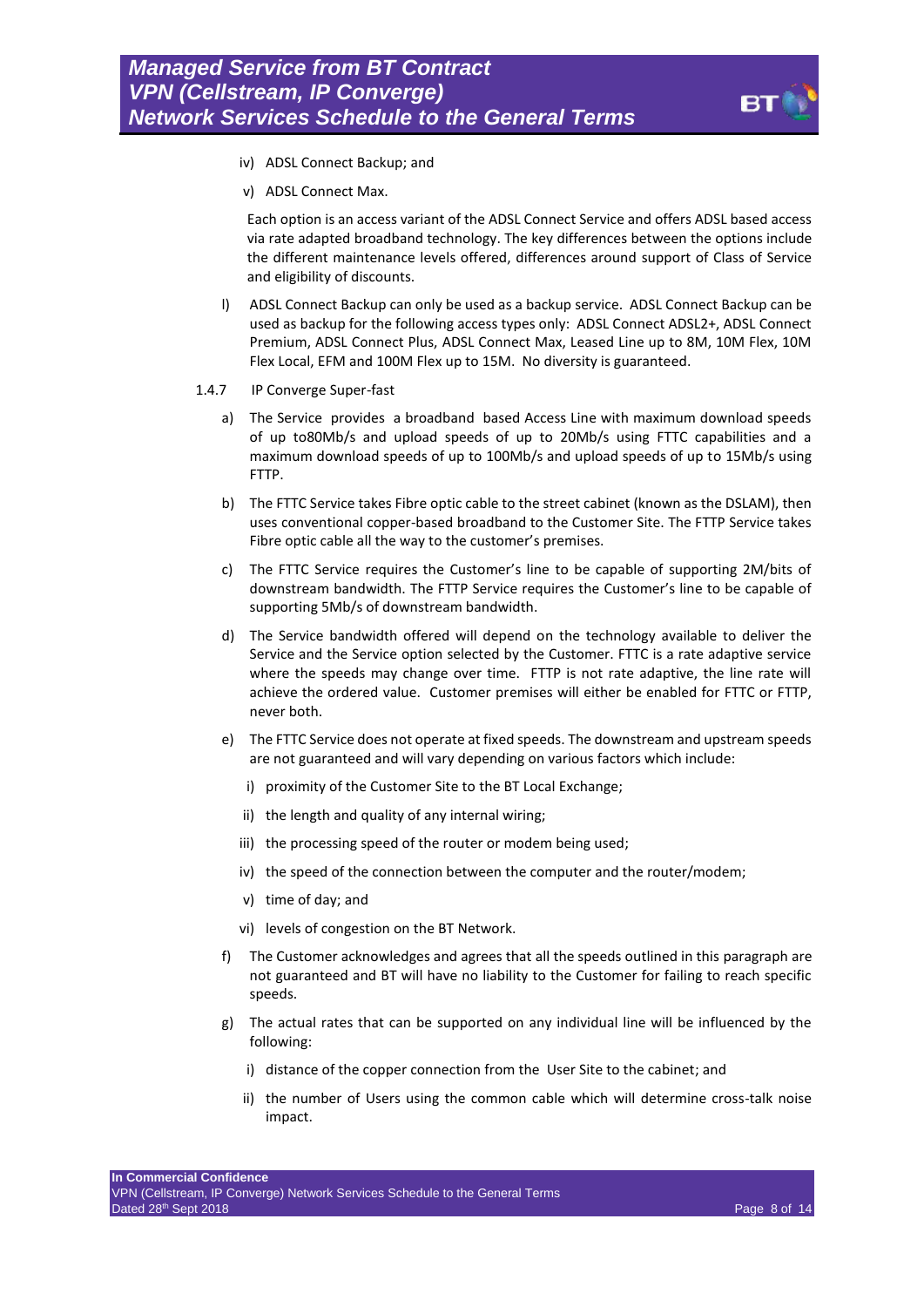

Either of these two factors may result in the User experiencing a drop in the original speed achieved. The Customer acknowledges and agrees that this does not qualify as a fault in the Service.

- h) The downstream throughput achieved on the Service will include a small element of bandwidth used to support traffic management.
- i) The Service is delivered to the Customer via a DSL Modem (BT Equipment) and a Cisco Router (BT Equipment).all referred to herein as "devices".
- j) Each device requires local mains power directly from a wall mounted socket or an appropriately approved mains extension lead, which is the Customer's responsibility to provide.
- k) The Service must not be used as, a Gateway Site or at a Host Site or for the purposes of Auto Fall-back resilience.
- l) For the FTTC service Dynamic Line Management will occur to stabilise the line at the most appropriate speed and. may result in short outages (lasting several seconds). The Customer acknowledges and agrees that such outages are not faults in the Service, and BT will only accept faults in where the Customer experiences a continuous loss of Service exceeding 3 minutes. Dynamic Line Management does not apply to the FTTP Service and there is no stabilization period.
- m) For the FTTC Service the Customer can choose between three options to relinquish some of the downstream speed for more stability. These options are Standard, Stable and Super Stable. The FTTP Service does not offer these stability options.
- n) Where a Customer wishes to change an existing access type to move to the Superfast Service a cease and re-provide order will be necessary.
- o) Where a Customer wishes to change an existing bandwidth on the Service, the Customer must place a re-grade order.
- p) Where a Customer wishes to change from one Superfast Service option to another Superfast Service, the Customer must place a re-grade order.
- q) The terms of paragraph [2](#page-9-0) of this Service Schedule shall apply to the IP Converge Superfast Service.
- r) Where Standard Care maintenance applies it can either be selected with a SLA or not. The SLAs that can be selected by the Customer are: Service Availability, On-time Delivery, Repair and Core Network Performance. All SLAs are subject to additional charges.
- s) Service Options

The Service offers 3 access variant options comprising:

- i) Super-fast Standard;
- ii) Super-fast Premium; and
- iii) Super-fast Backup.

Each option is an access variant of the Super-fast Service and offers a broadband based Access Line. The key differences between the options include the different maintenance levels offered, differences around support of Class of Service, target throughput and eligibility of discounts.

- t) The following throughput targets are offered:
	- i) Superfast standard offers a bandwidth speed of 16Mbps for 90% of the time over the busiest 3 hour period. (the measurement is made during the 3 busiest hours of the day);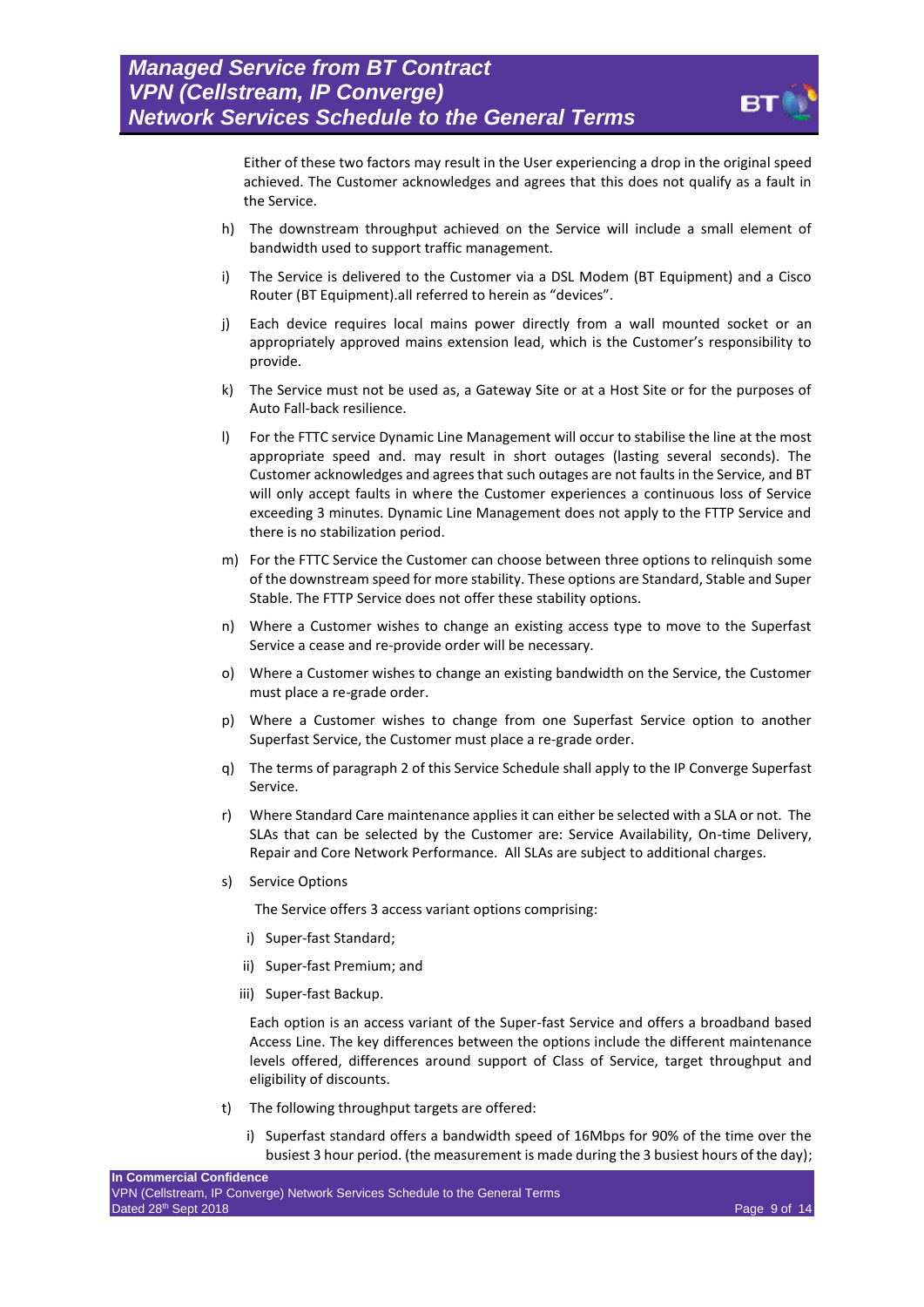

- ii) Super-fast Premium offers a bandwidth speed of 16Mbps for 90% of the time over the busiest 3 hour period. (the measurement is made during the 3 busiest hours of the day); and
- iii) No throughput target is offered with Super-fast Backup.

The Customer acknowledges and agrees that BT is not liable for failure to achieve these targets.

- u) Super-fast Premium is provided using an 'Elevated' profile where User traffic is given preferential weighting providing higher throughput under congestion.
- v) Super-fast Backup can only be used as a backup service for resilience purposes. Superfast Backup can be used as backup for the following access types only: ADSL Connect ADSL2+, ADSL Connect Premium, ADSL Connect Plus, Leased Line up to 155M, 10M Flex, 10M Flex Local, 100M Flex, 100M Flex Local, 1000M Flex, 1000M Flex Local and 10M EFM. No diversity is guaranteed for the purposes of resilience. For full resilience a Secure Access Circuit or Secure+ Access Circuit must be selected by the Customer under this Contract.
- 1.4.8 IP Converge IP version 6
	- a) The IP Converge Service includes an option for network architecture which allows both IPv4 and IPv6 network traffic to coexist within the same VPN. Referred to as 'dual stack', this allows Customers to retain existing IPv4 network connectivity whilst introducing native IPv6 based applications/traffic.
	- b) The Service will support IP version 6 (IPv6) for the following access types:
		- i) IP Converge Access;
		- ii) IP Converge Flex; and
		- iii) IP Converge 10M EFM.
	- c) The charges associated with IPv6 are:
		- iv) Connection Protocol Version Modify; and
		- v) BGP Prefixes.
	- d) A Connection Protocol Version Modify charge applies per site VPN connection, where an existing VPN connection requires modification to the IP Protocol version supported.
	- e) Sites with single VPN connection must retain an IPv4 connection for CE management purposes.
	- f) A Connection Protocol Version Modify charge does not apply when the Connection Protocol (IPv4, IPv6) is ordered as part of a new service provide and VPN connection.
	- g) BGP Prefix charges apply where Customers choose to increase the level of v6 BGP Prefixes supported per site connection, to a number greater than the 50 prefix default service configuration.

#### <span id="page-9-0"></span>**2. ADSL/Broadband Provisions**

- 2.1 The terms of this paragraph shall apply to VPN (Cellstream, IP Clear, IP Converge).
- 2.2 BT will provide a managed ADSL Service under this Contract, which includes an ADSL access, router and value add services.
- 2.3 Access requests may be subject to survey. If the Access request is rejected, BT will notify the Customer of the reasons for the rejection and indicate whether the survey indicates that the supply of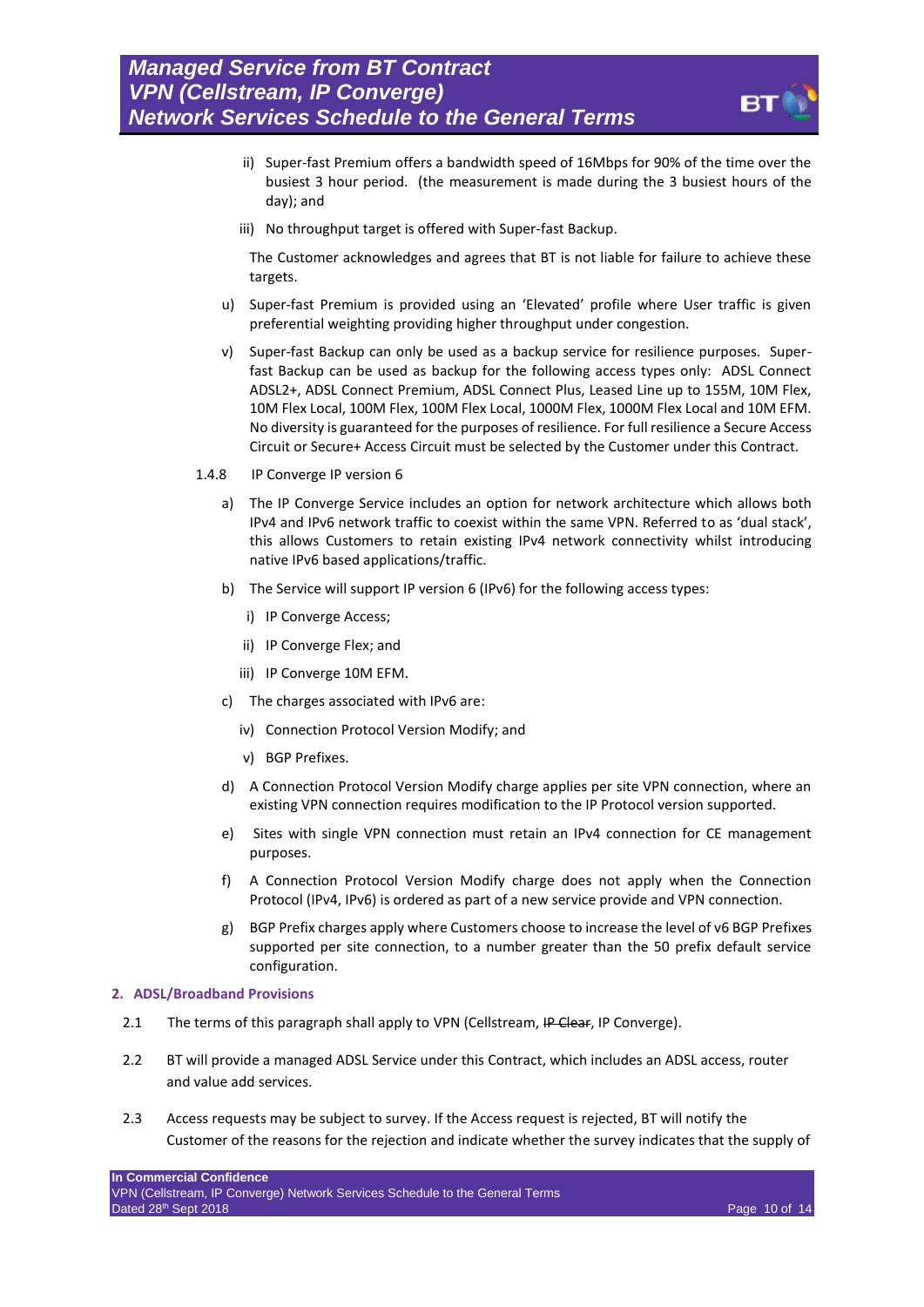Service is not technically feasible, or if other circumstances beyond BT's reasonable control prevent BT from carrying out the survey.

- 2.4 BT will accept or reject each access request. The Customer acknowledges that the acceptance of an order and the installation of BT Equipment or CPE does not mean that an access can be successfully activated in respect of the Service.
- 2.5 The Customer acknowledges and accepts that there may be some technical limitations and issues within the BT Network that may not become apparent until after the Service has been installed. In such circumstances, and at BT's sole discretion, the Service for some individual Users may need to be withdrawn, down-graded to a lower speed or replaced with an alternative Service. Where appropriate, BT will refund any Charges paid in advance by the Customer. Where the Service is being downgraded to a lower speed or replaced with an alternative Service BT will notify the Customer of the appropriate charges associated with the new Service.
- 2.6 Except in respect of a refund referred to in paragraph 1.6 above, BT will have no liability to the Customer relating to the provision of the Service (or BT's inability to provide the Service), the performance of the Service, its effect on other services or equipment or the withdrawal of the Service.
- 2.7 All PSTN Lines which are provided as part of an ADSL/Broadband provision for data use only as part of a WAN or IP network will be provided with outgoing call barring with 999 access, unless the Customer specifies otherwise. The Customer is responsible for the payment of all applicable usage Charges that may accrue on all of their PSTN lines. The Customer is also responsible for use of all of their PSTN lines including any potential fraudulent use that may occur.
- 2.8 The Customer must have a contract for the use of a BT provided analogue direct Exchange Line which terminates on a BT public switched telephone network master socket forming part of the BT Network for the duration of the Contract.
- 2.9 Where a NTE device is being provided as part of the Service it requires local mains power directly from a wall mounted socket or an appropriately approved mains extension lead which is the responsibility of the Customer to provide. The Customer must provide a dedicated 240v mains power supply for the broadband router. High current electrical equipment should not be used on the same mains power supply. In the event that power noise occurs on the mains power supply, the Customer shall be responsible for resolving the power noise by using either a mains conditioner or UPS system.
- 2.10 Some ADSL/Broadband services use advanced 'Rate Adaptive' broadband technology (Dynamic Line Management). This type of technology does not run at fixed speeds. The speed of the Service will be the fastest speed that the Customer's analogue direct exchange line can support.
- 2.11 Where the Customer has either selected the ADSL1 option or has a router that can only support ADSL1, downstream speeds will be restricted to up to 8M and upstream speeds will be restricted to 416K.
- 2.12 The Customer acknowledges and accepts that the downstream speeds outlined above are not guaranteed and BT will have no liability to the Customer for failing to reach specific speeds.
- 2.13 ADSL/Broadband downstream and upstream capabilities will vary depending on various factors which include proximity of the Customer Site to the BT Local Exchange, the length and quality of any internal wiring; the processing speed of the router or modem being used, the speed of the connection between the computer and the router/modem; time of day; levels of congestion on the BT Network and electrical interference noise in the Customer environment.
- 2.14 The Customer acknowledges and accepts that the downstream and upstream performance of the Service will vary depending on factors outlined in the paragraph above.
- 2.15 The Customer acknowledges and accepts that Repetitive Electrical Impulse Noise (REIN) or other types of noise generated within, or near the Customer's Site, does not constitute a fault in the Service.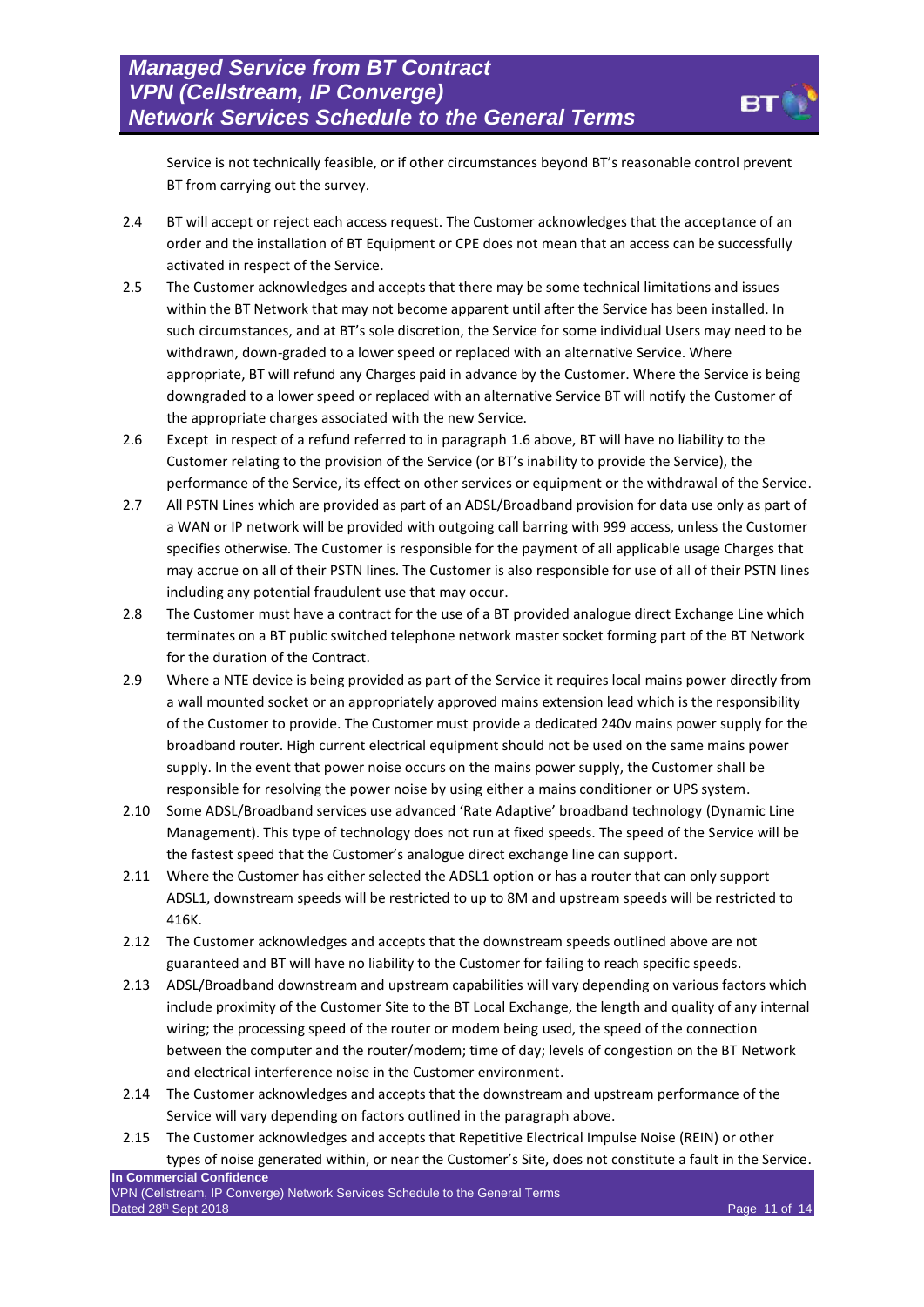- 2.16 Following provision of an ADSL/ Broadband Service, dynamic line management will occur on the Service to stabilize the line at the most appropriate speed. Dynamic line management may last for up to 10 days and may result in short outages (lasting several seconds) of the Service. Short outages as a result of dynamic line management can also occur regularly as part of normal operation of the Service. This does not constitute a service failure. Intermittent Service loss can occur up to 3 times in a 24 hour period where the Super-stable option has been configured. A Service failure is a continuous loss of Service to the Site. The Customer accepts and acknowledges that such outages will not be deemed as a fault in the Service by BT, and BT will only accept faults in the Service where the Customer experiences a continuous loss of Service.
- 2.17 It may be possible that the Customer's chosen ADSL/ Broadband Service cannot be used effectively by the Customer for their specific application. In these rare cases, service settings may be adjusted on request to the Service Desk. This does not constitute a fault in the Service. Service speed can be traded off against service stability, error performance and latency. A higher service speed with a higher risk of errors (standard mode) or a lower service speed with a lower risk of errors (super-stable mode) can be set on request. This is however dependent on the Service being provided.
- 2.18 Where the Customer has ordered a fixed rate ADSL option, these Services are not Rate Adaptive (in the downstream direction). The speed ordered is the speed that the Customer can expect to receive. The speed can only be changed in life by ordering a different speed option as no dynamic line management will occur on the Service. Class of Service is supported on fixed rate access options.
- 2.19 From time to time the UK broadband network is affected by planned engineering works. These outages are usually for a short duration, and normally take place between 12am and 6am and affect a small geographic area.
- 2.20 Unless agreed otherwise by the Parties, BT will not follow the Broadband Notification of Transfer switching process in relation to ADSL or Broadband services provided as part of the Service. The Customer may terminate a Service under the Contract by giving Notice to BT as set out in paragraph 18 of the General Terms.

#### **3. Network Services - Customer Responsibilities**

- 3.1 All Customer Equipment and any access circuits leased by the Customer directly from a Third Party shall be the sole responsibility of the Customer and are not included as part of the Service.
- 3.2 Unless otherwise stated, the Customer is responsible for providing suitable computer hardware, Software and telecommunications equipment and services necessary to access and use the Service.
- 3.3 The Customer shall be responsible for providing a suitable IP addressing scheme (that must be at least a /24 address block) that is registered with an approved Internet registration authority, otherwise it will not be accepted by BT. The Customer shall ensure that it has a single IP address within the Customer Network. Unless the Customer has selected the Configuration Management option, the Customer shall also be responsible for devising any IP addresses which may be required for the purposes of WAN, LAN or both as appropriate, network management.
- 3.4 If the Customer accesses the Service via a LAN, the Customer is responsible for:
	- (a) providing and maintaining a suitable LAN and IP router capable of interfacing satisfactorily with the Service; and
	- (b) configuration of the IP router.
- 3.5 The Customer shall be responsible for the creation, maintenance and design of all Customer Information.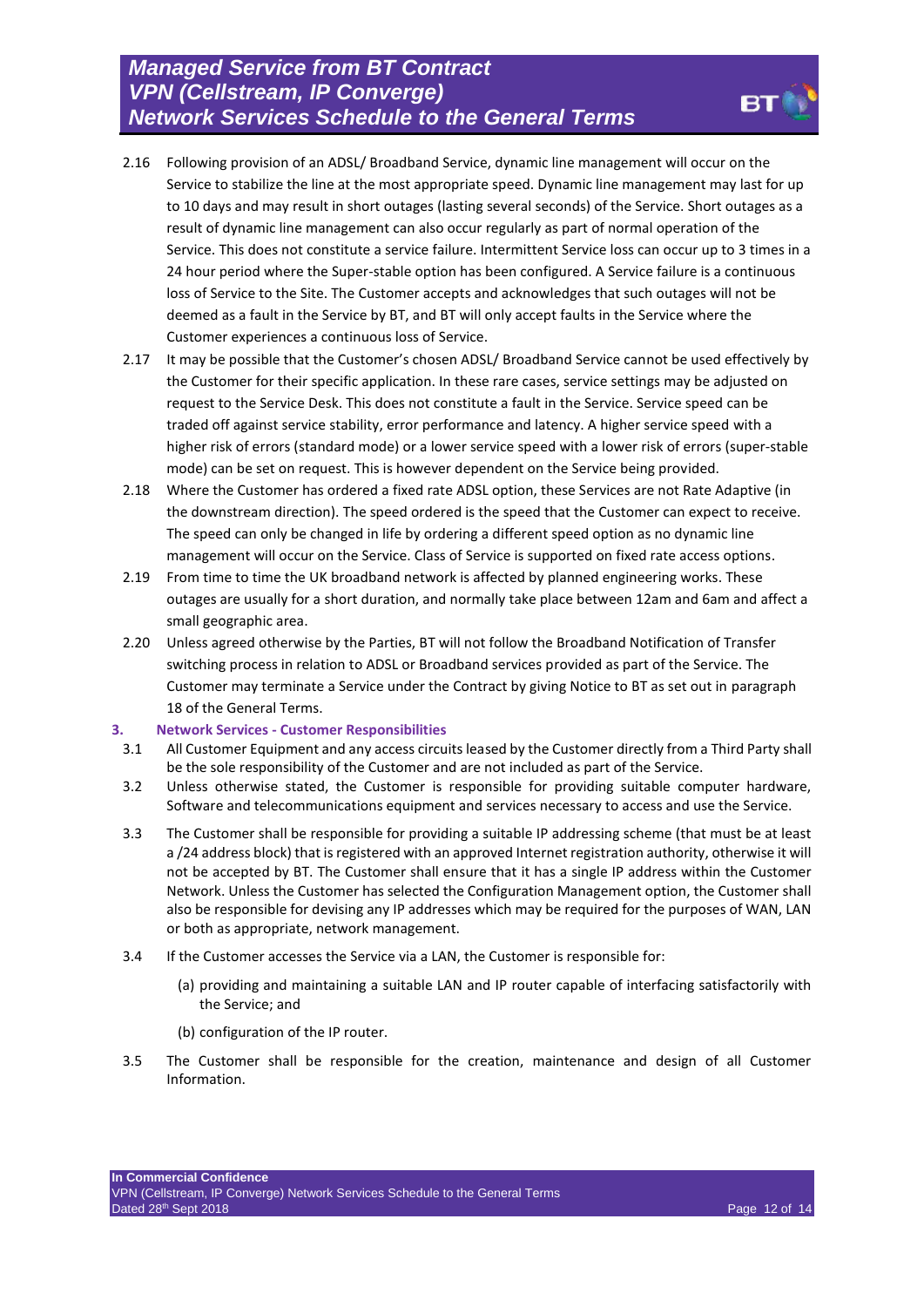

- 3.6 The Customer warrants that it will comply with all consumer and other legislation, instructions or guidelines issued by regulatory authorities, relevant licences and any other codes of practice which apply to the Customer or BT and which relate to the provision of Customer Information provided that BT has given notice to the Customer of those which apply to BT.
- 3.7 Where appropriate, the Customer must specify the volume of traffic required for each CoS level.
- 3.8 The Customer must adhere to the recommended bandwidth, access rate or specified volume of traffic as specified by BT for each CoS level. The Customer acknowledges that if it exceeds such recommended bandwidth, access rate or specified volume of traffic, then this may result in service degradation for which BT will not be liable.
- 3.9 To enable BT to provide a CoS level, classification of traffic must be carried out. Unless the Customer has requested to carry out classification of traffic via Professional Services such classification will be the sole responsibility of the Customer.

#### **4. Network Services - General**

- 4.1 Where an IP address or Domain Name is allocated to the Customer, it may only be used in connection with the Service. Except where expressly registered in the Customer's name, all BT based IP addresses and domain names made available on the Customer's behalf in connection with the Service shall at all times remain the property of BT and shall be non-transferable. The Customer shall have no right to use such IP addresses or domain names upon termination of the Service, at which time they will revert to BT.
- 4.2 Where the Customer has requested network address translation, BT will configure the Service in accordance with the details specified in the design summary. Where the Customer subsequently requests BT to make a change to the network address configuration, the Customer shall pay BT's reasonable Charges for the work carried out.
- 4.3 The Customer will give BT as much notice as possible if it intends to use the Service or to encourage or require the use of the Service in such a way as to distort users natural usage patterns, including, by way of example, running promotions which require users to log on within a short space of time or on a "first come, first served" basis.
- 4.4 The Customer acknowledges that the quality of the Service may be impaired by the uploading and downloading of data when using an ADSL enabled Line.

#### **5. Service Management Boundary**

5.1 BT will provide and manage the WAN Services up to the bridge router interface to the Customers LAN and will not extend beyond the Customer LAN ("Service Management Boundary").

#### **6. Defined Terms**

In addition to the defined terms in the General Terms and the Managed Service from BT Schedule to the General Terms, the following defined terms apply in this Service Schedule (and in the case of conflict between these defined terms and the defined terms in the General Terms and the Managed Service from BT Schedule to the General Terms, these defined terms will take precedence for the purposes of this Service Schedule):

**"21CN"** means BT's 21st Century Network technology. The following access types can be provided via 21CN technology: ADSL Connect, ADSL Connect Plus, ADSL Connect Premium, ADSL Connect Back-Up Super-fast Standard, Super-fast Premium, Super-fast Back-Up, 10M EFM, 10M Flex, 100M Flex, 1000M Flex and 10000M Flex.

**"Access Line"** means a circuit connecting a Site to the BT Network.

**"ATM"** means Asynchronous Transfer Mode, the recognised international standard for data packet transport.